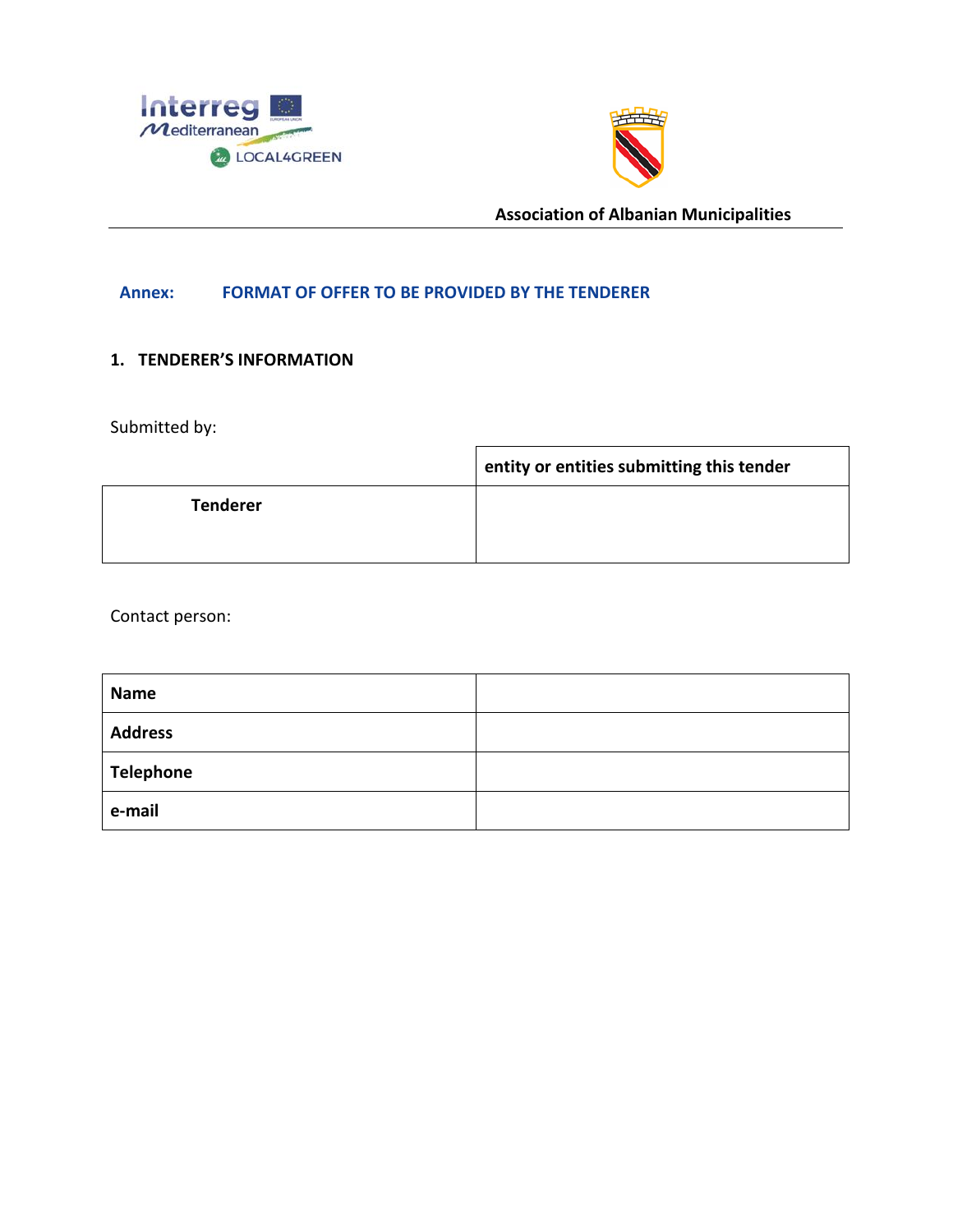



# **TENDERER'S STATEMENT**

I undersigned hereby confirm that the services offered in this tender are in full conformity with the specifications submitted to us by the contracting authority. The detailed description of the offered services by us is provided in the next point.

In addition to that we confirm that our organisation/company/individual is fully eligible for providing services under a contract financed by the EU funds. We confirm that we are not in any of the situations that would exclude us from competing in the EU financed tenders as indicated in the point 2.3.3. in the PRAG Manual.

Furthermore, we agree to abide by the ethics clauses in Section 2.4.14 of the PRAG Manual and have no conflict of interests or any equivalent relation with other short-listed candidates or other parties in the tender procedure at the time of submitting this tender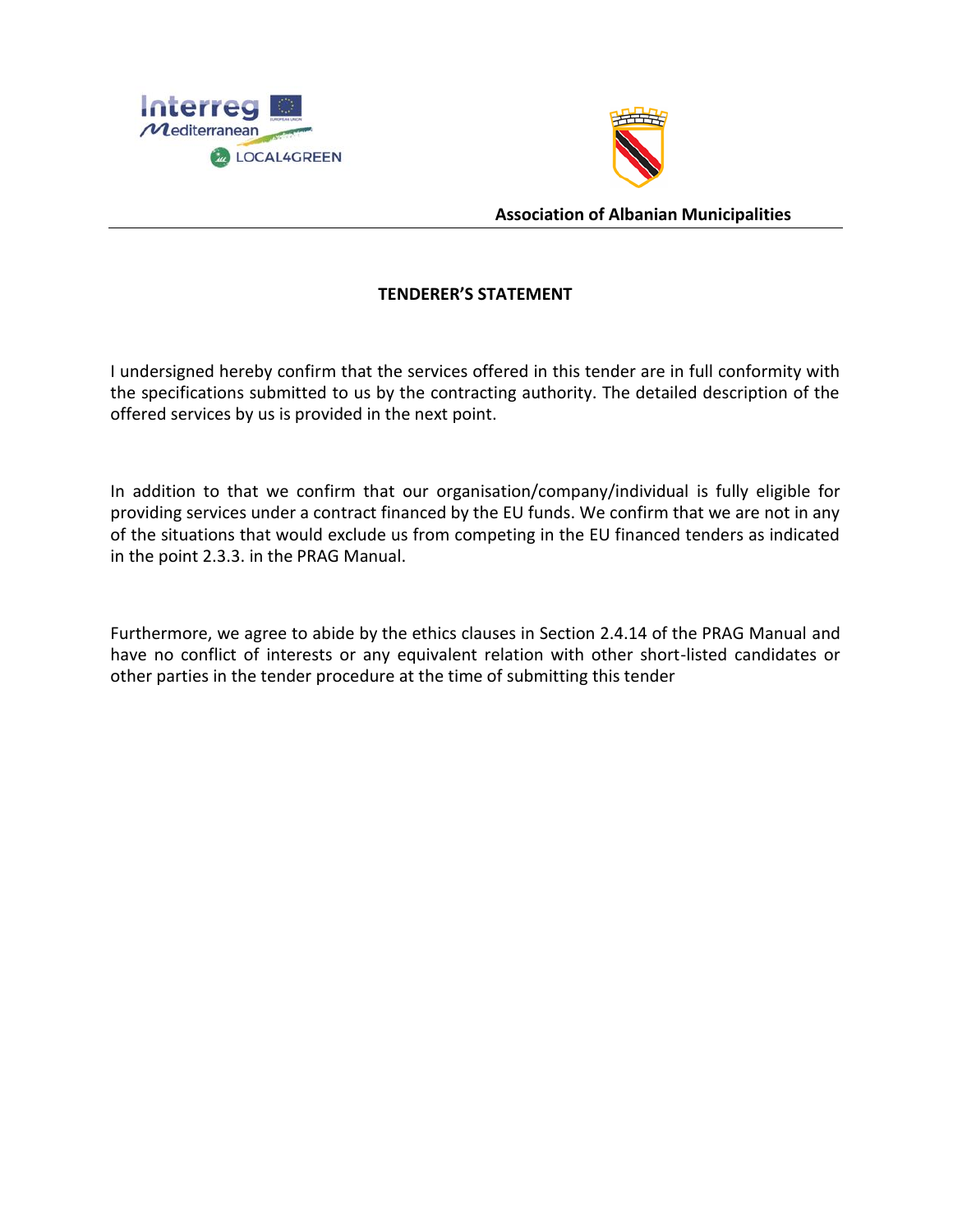



# **TECHNICAL OFFER**

The tenderers are required to provide technical offer, based on the requirements indicated by the contracting authority in description of the contract notice.

The tenderers are encouraged to provide details on the planned services, including detailed specifications and/or brand names.

| Evaluation Reports on Approved Local Fiscal Policies to Promote use of Renewable Energy Sources                                                                                           |                                              |                                                                                                                                           |  |
|-------------------------------------------------------------------------------------------------------------------------------------------------------------------------------------------|----------------------------------------------|-------------------------------------------------------------------------------------------------------------------------------------------|--|
| For each municipality (3)                                                                                                                                                                 |                                              |                                                                                                                                           |  |
| <b>Main contents</b>                                                                                                                                                                      | <b>Proposed time frame</b><br>(max 2 months) | <b>Proposed inputs by the</b><br>tenderer<br>(the tenderers are<br>encouraged to<br>provide detailed<br>information on<br>qualifications) |  |
| Description of the national regulations<br>regarding the local fiscal policies and<br>the capacity of the local authorities to<br>put in place fiscal policies to promote<br>RES.         |                                              |                                                                                                                                           |  |
| According to the evaluation reports of<br>the pilots (deliverable 3.5.1 of the<br>LOCAL4GREEN project), full description<br>of the local fiscal policies considered as<br>best practices. |                                              |                                                                                                                                           |  |
| Description of the national legislative<br>or normative reforms needed to<br>enable the local authorities to put in<br>place improved fiscal policies to<br>promote RES.                  |                                              |                                                                                                                                           |  |

## **FINANCIAL OFFER**

The offered total price for the services indicated in the previous point is: